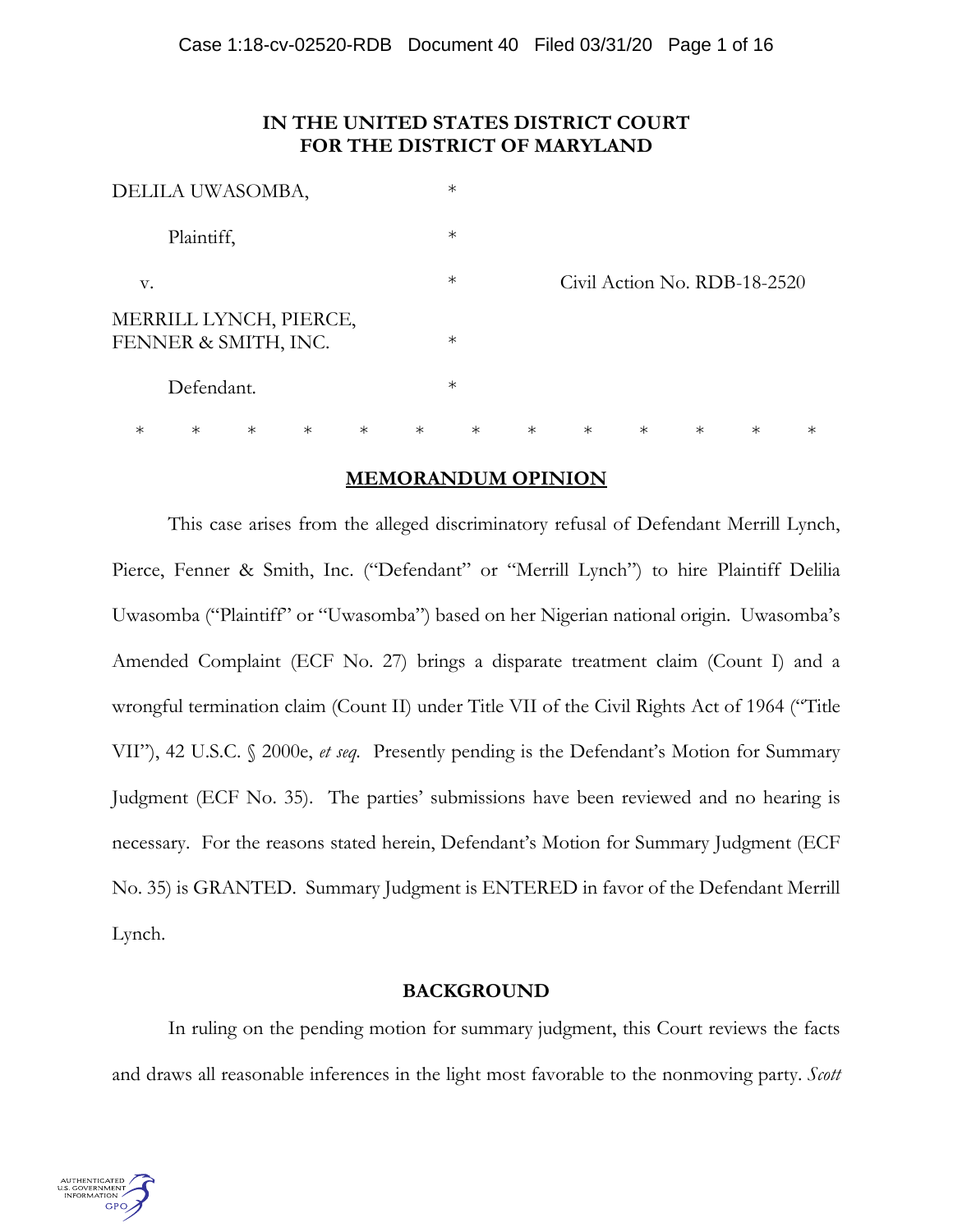*v. Harris*, 550 U.S. 372, 378, 127 S. Ct. 1769 (2007); *see also Hardwick ex rel. Hardwick v. Heyward*, 711 F.3d 426, 433 (4th Cir. 2013). On November 5, 2016 Uwasomba applied to become a Preferred Transition Specialist Trainee with Merrill Lynch. (Pl.'s Dep. 81:8-11, ECF No. 35- 2.) On November 10, 2016, after she had completed some pre-hire assessments, Uwasomba interviewed with Corporate Recruiter Susie Madden.1 (*Id.* 86:9-14; Madden Decl. ¶ 7, ECF No. 35-3.) Uwasomba mentioned that she was Nigerian during her conversation with Madden, though she does not recall how she reached the topic of her national origin.<sup>2</sup> (Pl.'s Dep. 87:13-21.) After the November 10, 2016 interview, Madden advanced Uwasomba's application to two hiring managers—Stephen Solecki and Erika Fabricatore. (Madden Decl. ¶ 7.) On November 16, 2016, Solecki and Fabricatore informed Madden that they wanted to extend a conditional job offer to Uwasomba. (Madden Decl. ¶ 8.) Madden subsequently called Uwasomba and informed her that an offer letter was forthcoming. (Madden Decl. ¶ 9.) Following her normal practice, Madden warned Uwasomba not to give notice to her employer until she had passed Merrill Lynch's background check. (*Id.*; Pl.'s Dep. 118:5-16.)

Uwasomba's conditional offer letter, dated November 16, 2016, informed her that her offer was contingent upon the satisfactory completion of a background investigation. (Offer Letter, ECF No. 4 at 6.) This background check was necessary to ensure that Uwasomba did not have any prior convictions which would disqualify her from working at Merrill Lynch. Under Section 19 of the Federal Deposit Insurance Act ("FDIA"), 12 U.S.C. § 1811, *et seq.*,

<sup>1</sup> There is no dispute that Madden does not have the authority to make hiring decisions. Her job duties include identifying suitable candidates for further consideration by hiring managers and guiding prospective employees through the hiring process, including providing updates concerning the status of background investigations. (Madden Decl. ¶¶ 3-4; Pl.'s Resp., ECF No. 37 at 15 n.9.) 2 Madden does not recall Uwasomba discussing her national origin. (Madden Dec. ¶ 7.)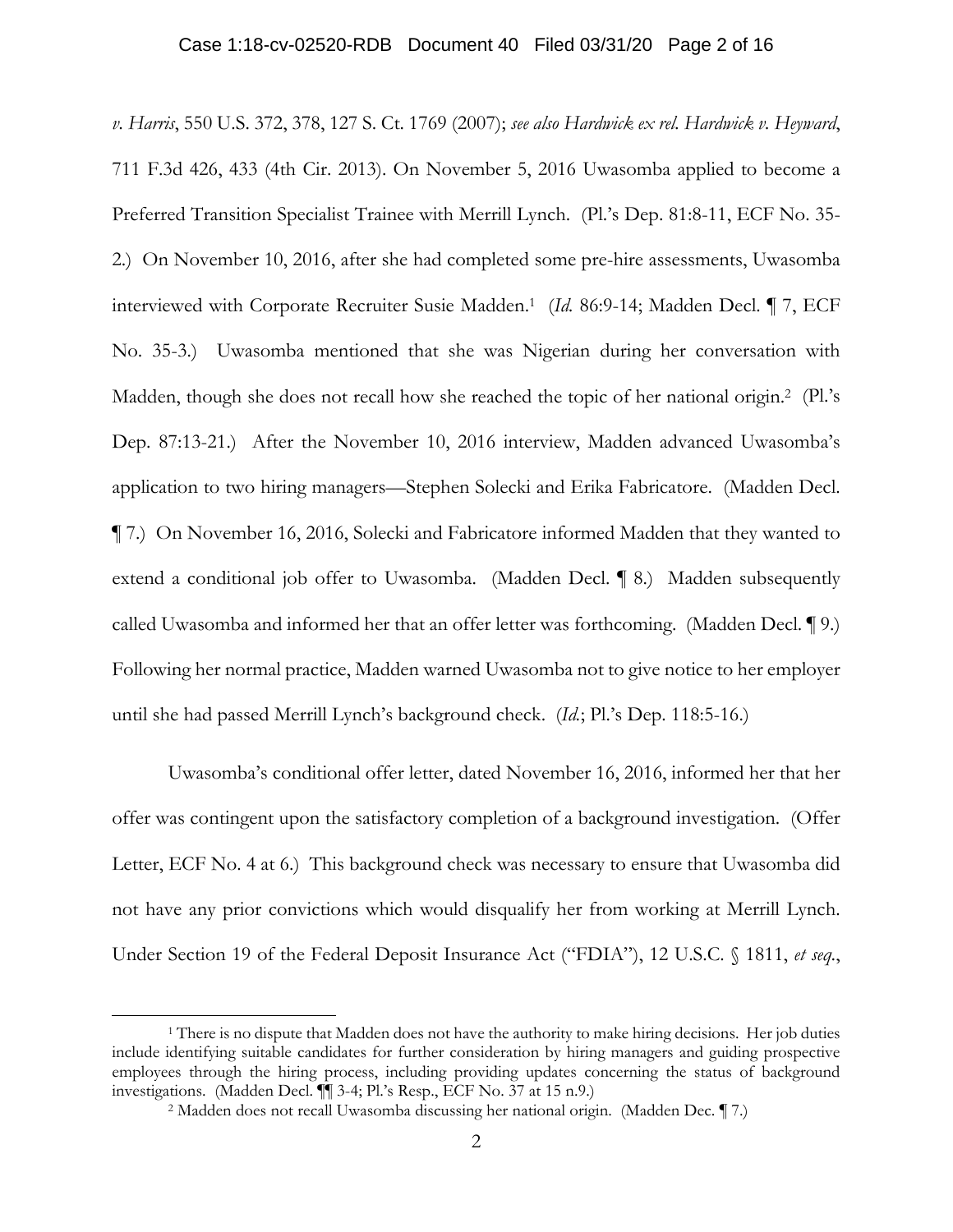#### Case 1:18-cv-02520-RDB Document 40 Filed 03/31/20 Page 3 of 16

Bank of America and its subsidiaries, including Merrill Lynch, are prohibited from employing individuals who have been "convicted of any criminal offense involving dishonesty or a breach of trust or money laundering, or [have] agreed to enter into a pretrial diversion or similar program in connection with a prosecution for such offense." *See* 12 U.S.C. § 1829(a). The penalties for failing to adhere to this prohibition includes a maximum daily fine of \$1,000,000.00. § 1829(b). There is a "*de minimis*" exception to the FDIA's prohibition: a conviction is not disqualifying if, in relevant part, "[t]he offense was punishable by imprisonment for a term of one year or less and/or a fine of \$2,500 or less, and the individual served three (3) days or less of jail time." (FDIC Statement of Policy for Section 19 of the FDI Act, *available at* https://www.fdic.gov/regulations/laws/rules/5000-1300.html).

Additionally, Transition Specialist Trainees must obtain a Series 7 and Series 66 registrations from the Financial Investment Regulatory Authority ("FINRA"). (Madden Decl. ¶ 6; Offer Letter 5.) FINRA will not issue licenses to individuals who have been convicted of certain offenses within the past 10 years. *See* 15 U.S.C. §§ 78c(a)(39), 78o(b)(4), and 78o-3(g)(2); FINRA By-Laws, Art. III, Sec. 3; (Linville Decl., ¶ 7, ECF No. 6.) There are no relevant exceptions to these restrictions.

To complete the background investigation, Uwasomba's information was forwarded to the Background Screening Investigations Group (the "Investigations Group"). (Linville Decl. **[5**; Madden Decl. **[11.**) Madden remained in contact with Uwasomba and repeatedly informed her that her background investigation was still pending. (Emails between Madden and Uwasomba, ECF No. 5.) On December 2, 2016, Uwasomba emailed Madden and claimed that Zach Vie, the New Hire Program Manager, had called her to provide her start-date.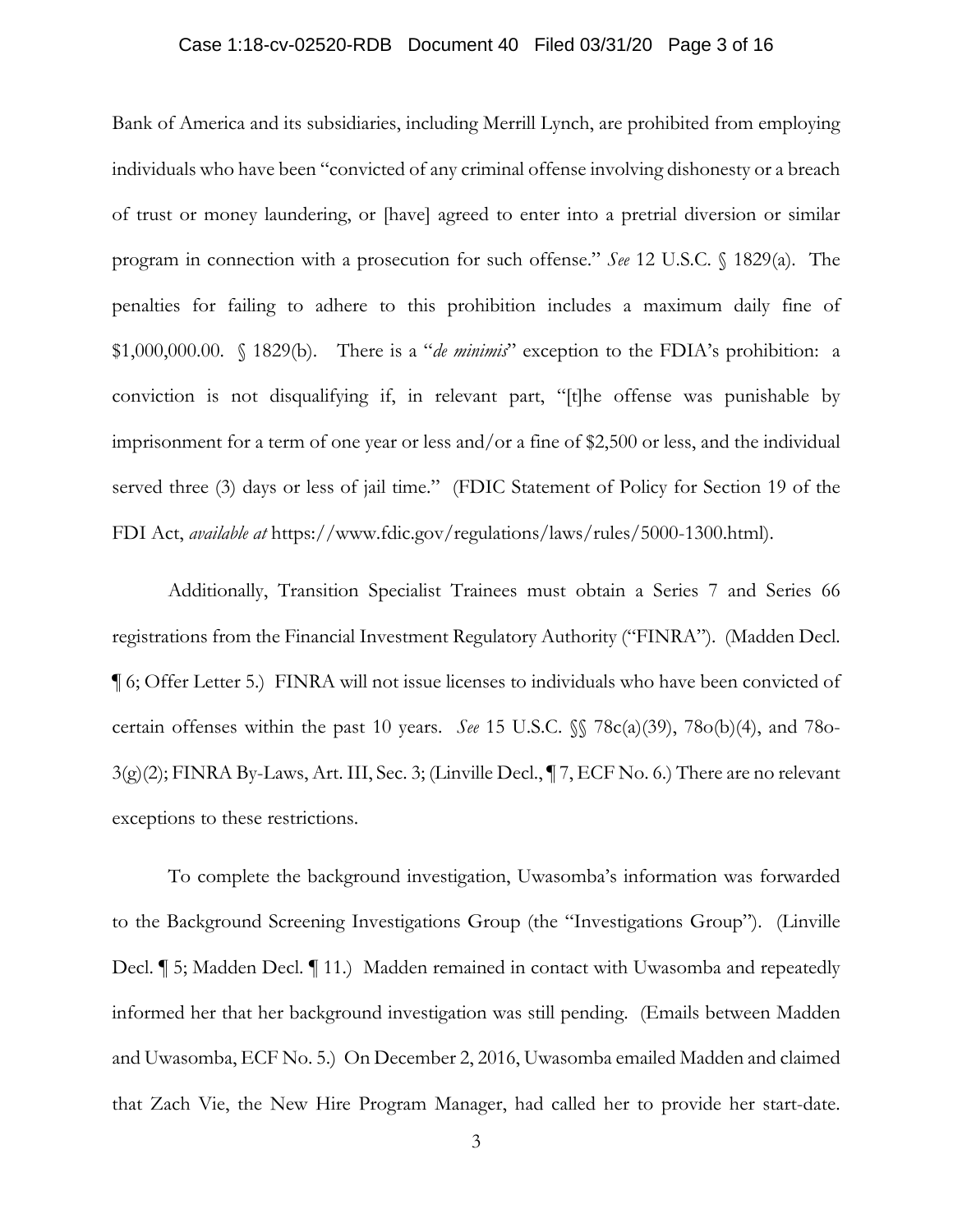#### Case 1:18-cv-02520-RDB Document 40 Filed 03/31/20 Page 4 of 16

(12/2/2016 12:26 PM Email from Uwasomba to Madden.) During this call, Vie informed Uwasomba that she was cleared to work on the following Monday. (*Id.*; Pl.'s Dep. 138:20- 139:1.) As she had done several times previously, Madden promptly informed Uwasomba that her background investigation was still pending and that she had not been cleared to work at Merrill Lynch. (12/2/2016 2:57 PM Email from Madden to Uwasomba; Madden Decl. ¶ 12.)

Ultimately, the Investigations Group discovered that Uwasomba had been convicted of petit larceny in the Chesterfield Circuit Court in Virginia in February 2008 and received a sentence of 12 months and 4 days in jail, with 12 months suspended. (Linville Dec. 1 5.) Based on this discovery, Uwasomba's background check was deemed unsatisfactory. (*Id.*) On December 7, 2016, the Investigations Group sent Uwasomba a letter informing her of the results of her background check. (12/07/2016 Letter, ECF No. 7.)

Merrill Lynch provided Uwasomba with an opportunity to contest the background check determination. The December 7, 2016 letter informed Uwasomba that she could submit additional information within seven days to clarify or correct the results of the investigation. (*Id.*) Uwasomba's case was subsequently assigned to Appeals Manager Angela Linville. (Linville Decl. ¶ 9.) Linville contacted Uwasomba and informed her that FINRA rules precluded her from working as a Preferred Transition Specialist Trainee. (*Id.* ¶ 10.) Linville further explained that Uwasomba would be disqualified from *any* position at Merrill Lynch unless she could demonstrate that she met the *de minimis* exception under the FDIA; in other words, that she spent three days or fewer in jail. (*Id.* ¶ 11.) In an effort to prove that she had served fewer than four days in jail, Uwasomba visited the Chesterfield Circuit Court in Virginia to obtain records related to her incarceration. (Pl.'s Dep. 188:4-12.) The Court records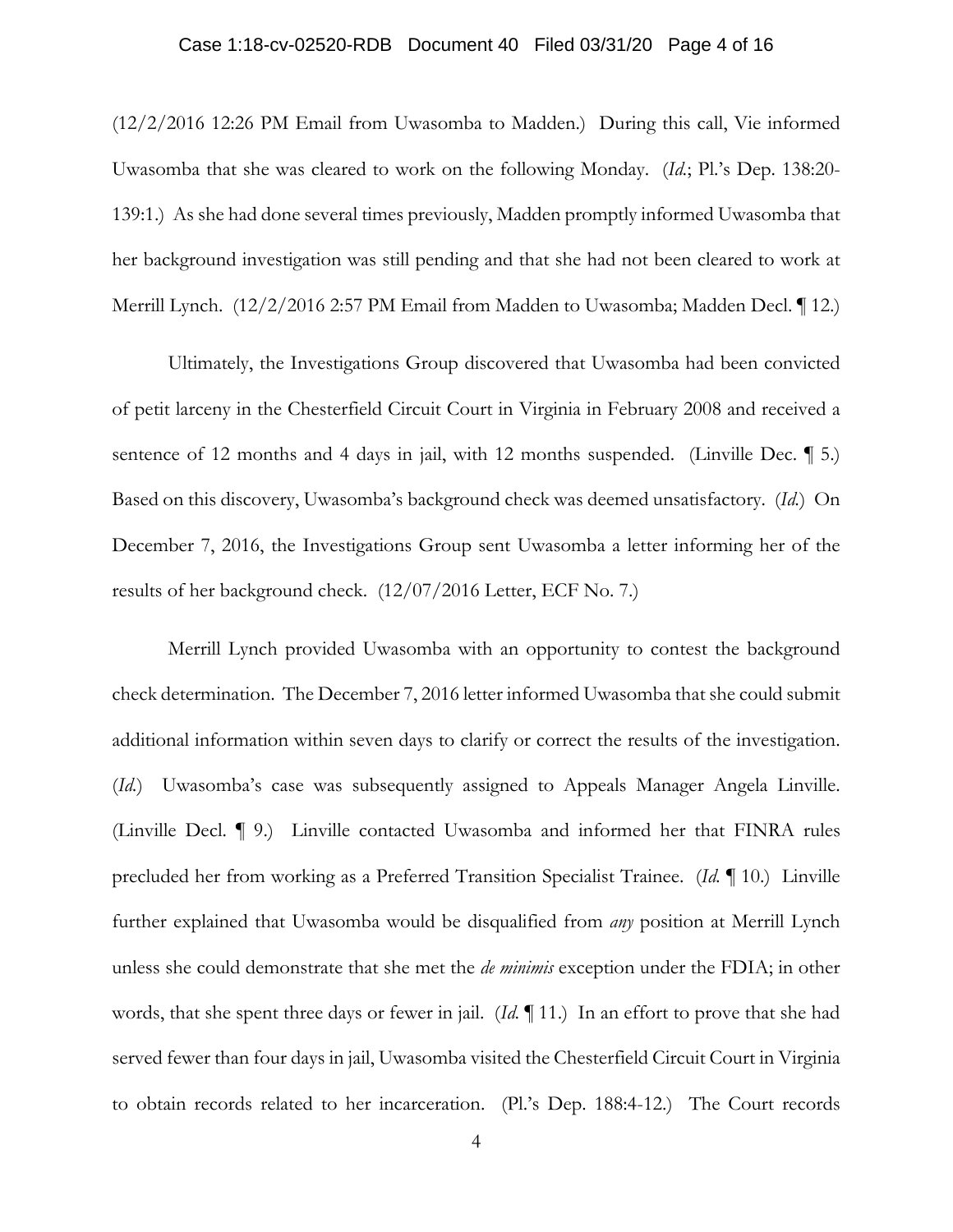#### Case 1:18-cv-02520-RDB Document 40 Filed 03/31/20 Page 5 of 16

indicated exactly what the background investigation had uncovered: that Uwasomba had served four days in prison for petit larceny. (*Id.* 188:19-189:17.) Uwasomba ultimately did not submit to Merrill Lynch or Linville any documents relevant to her conviction and sentence. (Pl.'s Dep. 189:2-9.)

During her deposition, Uwasomba testified that she had several conversations with Linville concerning a potential alternative position at Merrill Lynch. During the course of these conversations, Linville allegedly assured Uwasomba that she was being considered for another position, that there had been a "huge mistake," but that she still "needed to show that [she] didn't spend four days in jail." (Pl.'s Dep. 199:3-200:10.) Uwasomba also testified that Linville "made it appear that [she was] not able to work for any bank" and that Linville had "acted surprised that Wells Fargo were [sic] even able to hire [her]." (*Id.* 203:2-5.) Nevertheless, during her "final conversation" with Uwasomba, Linville allegedly "pretty much stated that she was going to give [Uwasomba] a role that [she] qualified for." (*Id.* 203:19- 204:2.) Uwasomba sent at least two emails to Madden expressing that Linville had mentioned "a new role that [she was] being considered for." (12/16/2016 Email from Uwasomba to Madden, ECF No. 9; 12/20/2016 Email from Uwasomba to Madden, ECF No. 10.) Linville, however, never identified an alternative position for which Uwasomba might be considered, or whether there were any roles available that did not fall under the relevant FINRA regulations. (Pl.'s Dep. 203:6-20.)

In a letter dated December 19, 2016, Merrill Lynch informed Uwasomba that it was prohibited from hiring her under FDIC and FINRA regulations because of her 4-day prison sentence for petit larceny. (Linville Decl. ¶ 14; 12/19/2016 Letter, ECF No. 8.) On December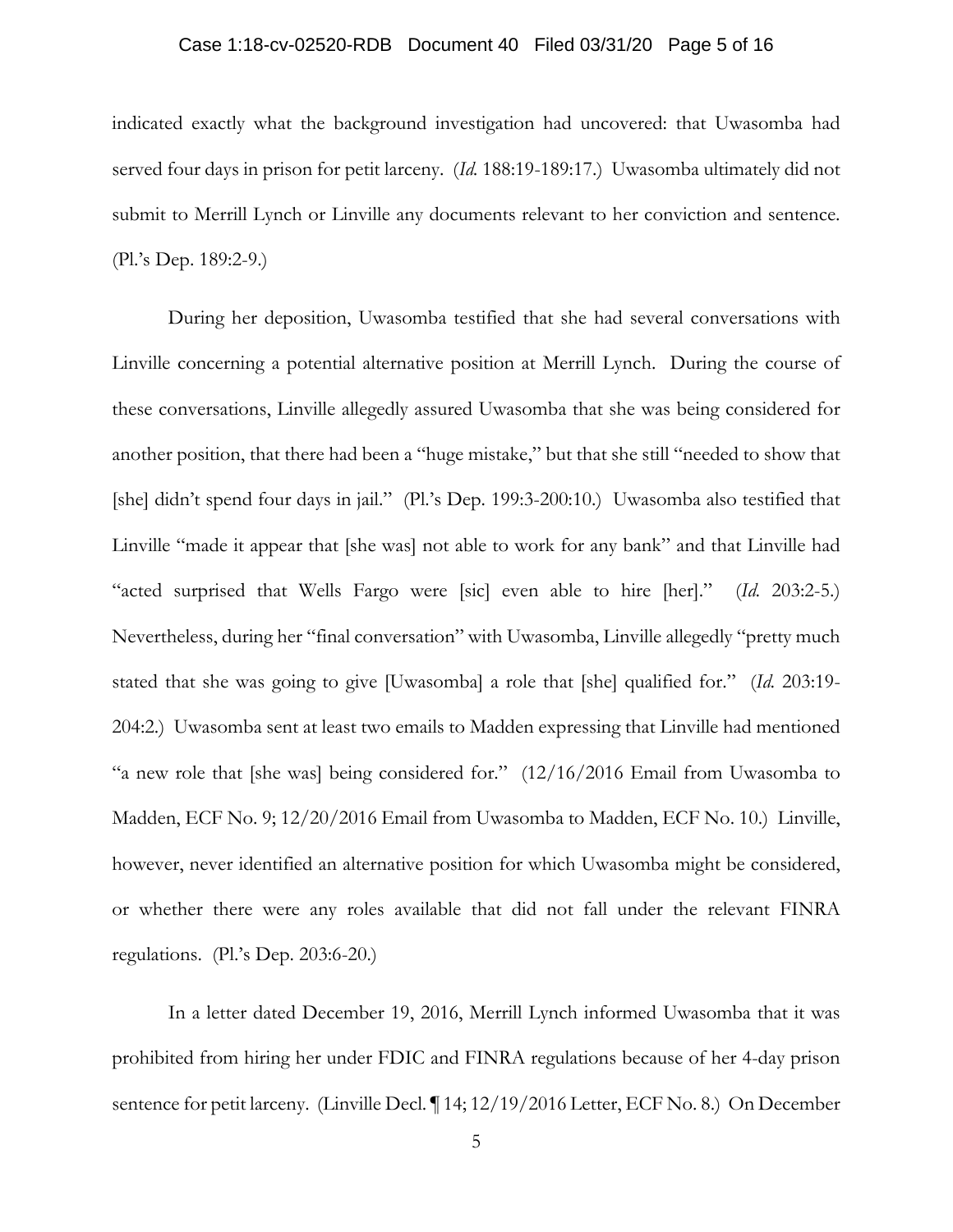#### Case 1:18-cv-02520-RDB Document 40 Filed 03/31/20 Page 6 of 16

20, 2016, Uwasomba and Madden spoke on the phone about Uwasomba's application status. (Pl.'s Dep. 211:21-212:2.) During the conversation, Madden informed Uwasomba that "they [were] not moving forward with [her]" and did not indicate that she was being considered for an alternative position. (*Id.* 212:3-4.) Uwasomba further alleged that Madden "made statements about Nigerians and fraud." (*Id.* 212:10-13.) At her deposition, Uwasomba repeatedly testified that she could not recall Madden's words with any greater specificity. (*See*  Pl.'s Dep. 212:9 ("I can't remember. I'm trying to remember."); 222:7 ("I can't quite remember"); 222:14-15 ("I can't quite remember."); 222:16-17 ("I don't want to say the wrong things, but  $-$  I'm so sorry."); 223:10-13 ("I'm trying to remember  $-$  if it's possible it had something to do with  $-1$  don't want to say the wrong thing ... but it's something in relation to Nigerians and fraud."); 224:2-3 ("I'm so sorry. I cannot remember her exact words."); 224:17 ("I can't remember.")

On August 16, 2018, Uwasomba commenced this action initially only against Bank of America, N.A. (ECF No. 1.) Uwasomba, then acting *pro se*, subsequently moved to file an Amended Complaint which identified Merrill Lynch as the sole Defendant. (ECF No. 10.) A second proposed Amended Complaint followed—this one naming both Merrill Lynch and Bank of America as Defendants. (ECF No. 16.) This Court granted Uwasomba's Motion to Amend the Complaint (ECF No. 16) and the operative Amended Complaint (ECF No. 27) was filed. Following discovery, Uwasomba voluntarily dismissed Bank of America, N.A. from this action. (ECF Nos. 30, 31.)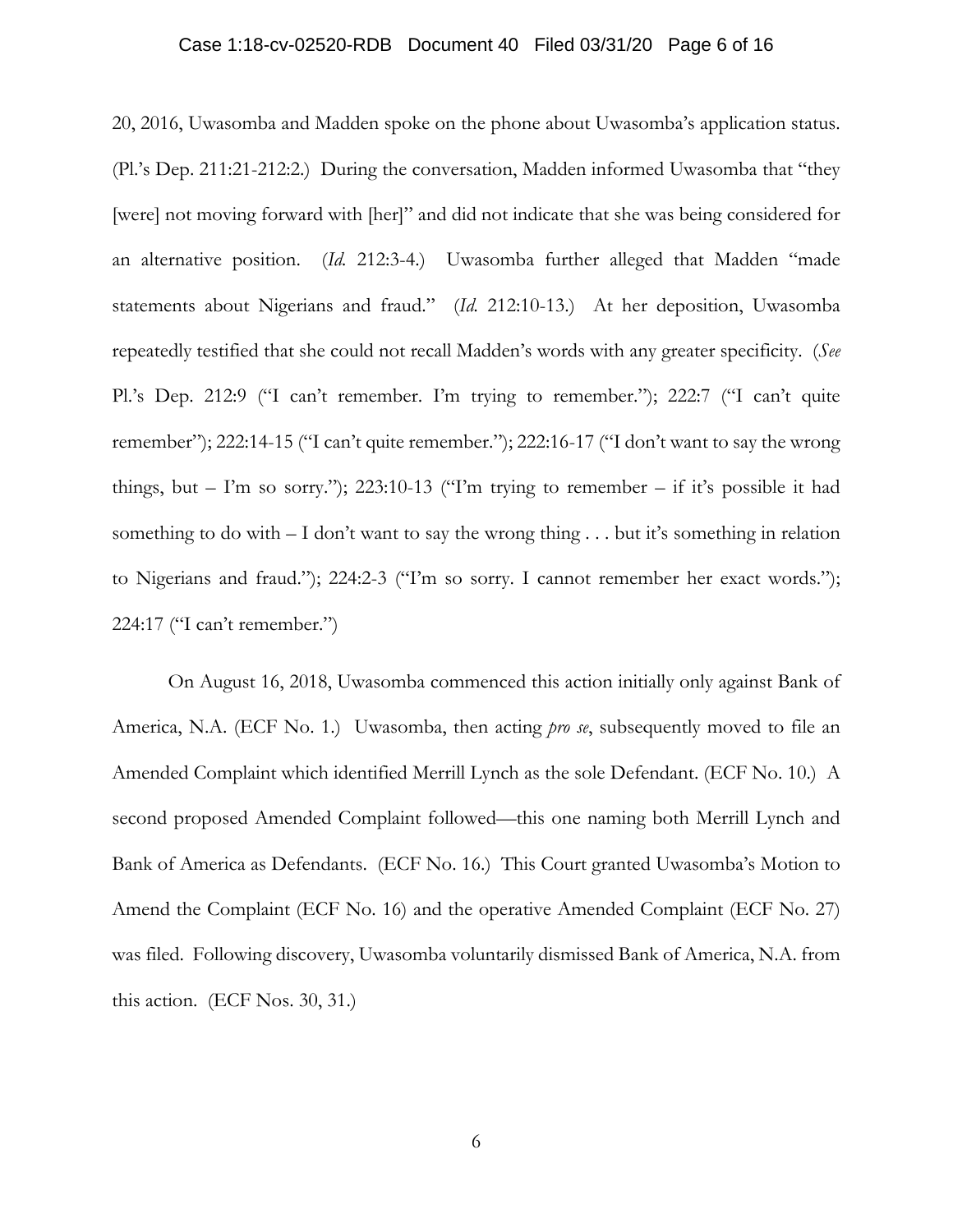#### **STANDARD OF REVIEW**

Rule 56 of the Federal Rules of Civil Procedure provides that a court "shall grant summary judgment if the movant shows that there is no genuine dispute as to any material fact and the movant is entitled to judgment as a matter of law." Fed. R. Civ. P. 56(c). A material fact is one that "might affect the outcome of the suit under the governing law." *Libertarian Party of Va. v. Judd*, 718 F.3d 308, 313 (4th Cir. 2013) (quoting *Anderson v. Liberty Lobby, Inc.*, 477 U.S. 242, 248 (1986). Thus, summary judgment is proper "only when no 'reasonable jury could return a verdict for the nonmoving party.'" *Monon Corp. v. Stoughton Trailers, Inc.*, 239 F.3d 1253, 1257 (Fed. Cir. 2001) (quoting *Anderson*, 477 U.S. at 255)). When considering a motion for summary judgment, a judge's function is limited to determining whether sufficient evidence exists on a claimed factual dispute to warrant submission of the matter to a jury for resolution at trial. *Anderson*, 477 U.S. at 249.

In undertaking this inquiry, this Court must consider the facts and all reasonable inferences in the light most favorable to the nonmoving party. *Libertarian Party of Va.*, 718 F.3d at 312; *see also Scott v. Harris*, 550 U.S. 372, 378 (2007). However, this Court must also abide by its affirmative obligation to prevent factually unsupported claims and defenses from going to trial. *Drewitt v. Pratt*, 999 F.2d 774, 778-79 (4th Cir. 1993). If the evidence presented by the nonmoving party is merely colorable, or is not significantly probative, summary judgment must be granted. *Anderson*, 477 U.S. at 249-50. On the other hand, a party opposing summary judgment must "do more than simply show that there is some metaphysical doubt as to the material facts." *Matsushita Elec. Indus. Co. v. Zenith Radio Corp.*, 475 U.S. 574, 586 (1986); *see also In re Apex Express Corp.*, 190 F.3d 624, 633 (4th Cir. 1999). As this Court has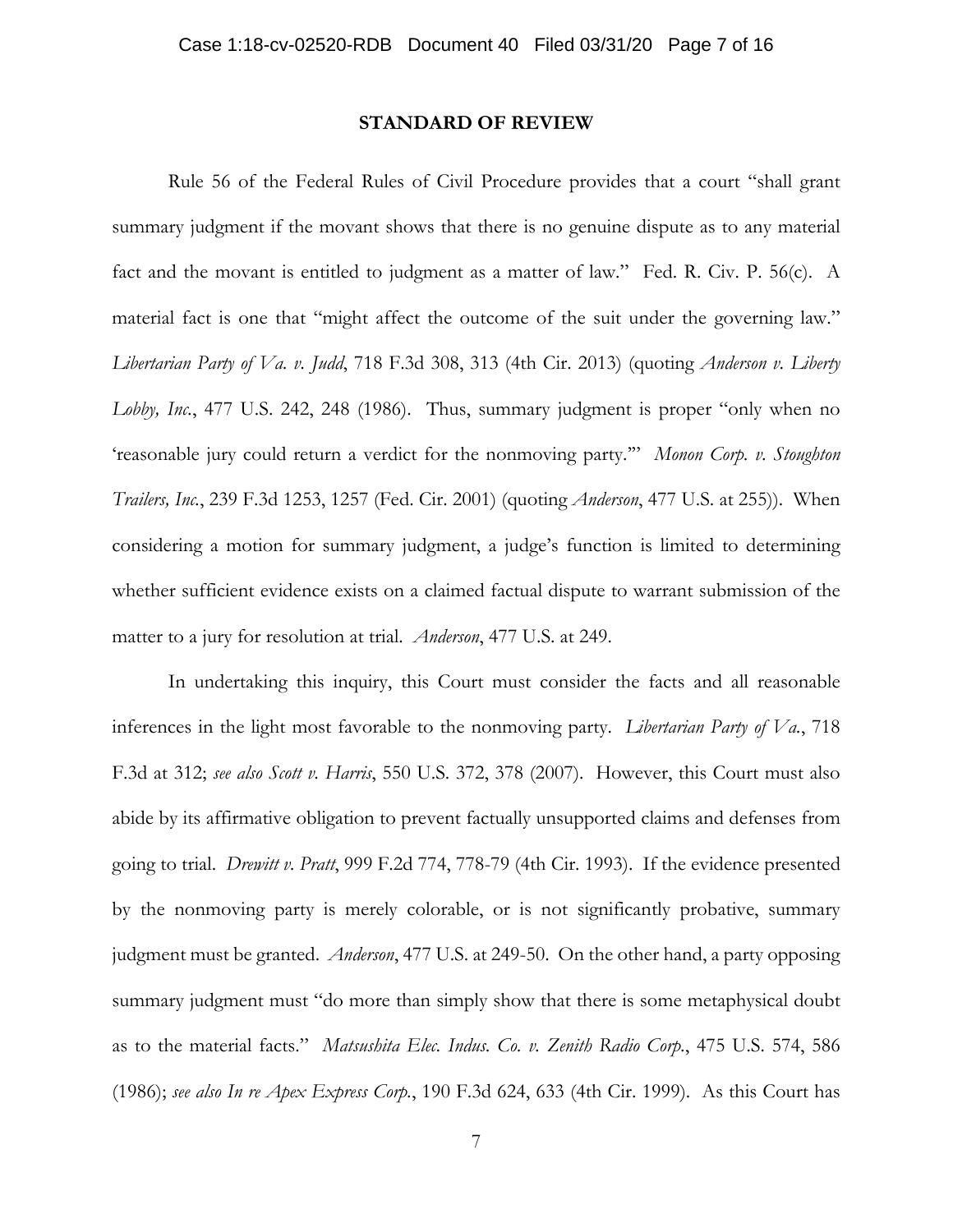previously explained, a "party cannot create a genuine dispute of material fact through mere speculation or compilation of inferences." *Shin v. Shalala,* 166 F. Supp. 2d 373, 375 (D. Md. 2001) (citations omitted).

## **ANALYSIS**

### **I. Motion to Strike or Disregard.**

 This entire case hinges on Madden's one alleged statement concerning "Nigerians and fraud." (Pl. Dep. 212:10-13.) This vaguely described statement is the only proffered evidence of discrimination in the record. In response to Defendant's summary judgment motion, Uwasomba has submitted a declaration which claims that Madden said that "'Nigerians are prone to fraud'—*or words to that effect*." (Uwasomba Decl. ¶ 10, ECF No. 37-2) (emphasis added). Anticipating a challenge to the declaration, Uwasomba argues that her statement "does not contradict her deposition testimony," in which she repeatedly stated that she could not remember Madden's comment. (ECF No. 37 at 10 n.7.) Defendant Merrill Lynch petitions this Court to "strike and/or disregard" Uwasomba's statement because it is speculative, couched as it is in the vague qualifier "or words to that effect"; because it is inconsistent with her deposition testimony; and because it is inadmissible hearsay. (ECF No. 38 at 3-5.)

In general, "conclusionary[] and speculative statements that lack an evidentiary basis will not support or defeat a motion for summary judgment." *Ross v. Cecil Cty. Dep't of Soc. Servs.*, 878 F. Supp. 2d 606, 615 n.10 (D. Md. 2012) (citing *Greensboro Prof'l Fire Fighters Ass'n, Local 3157 v. City of Greensboro,* 64 F.3d 962, 967 (4th Cir.1995)).Accordingly, a plaintiff cannot avoid summary judgment by presenting "conclusory assertions and unsubstantiated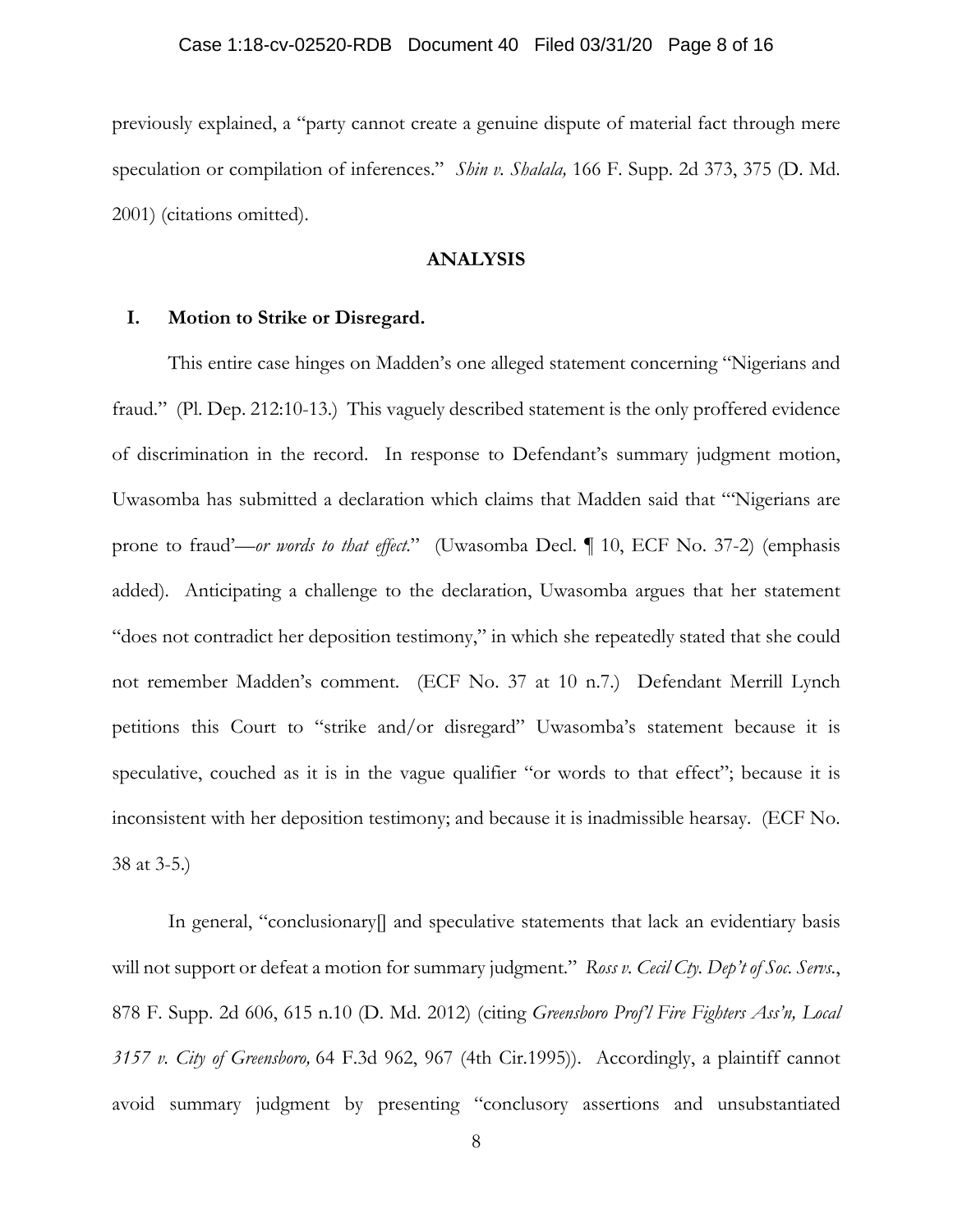#### Case 1:18-cv-02520-RDB Document 40 Filed 03/31/20 Page 9 of 16

speculation" in an affidavit. *See Larken v. Perkins*, 22 F. App'x 114, 2001 WL 1326077, at \*\*1 n.\* (4th Cir. 2001) (citing *Williams v. Cerberonics, Inc.*, 871 F.2d 452, 455 (4th Cir. 1989)); *see also Nat'l Enterprises, Inc. v. Barnes*, 201 F.3d 331, 335 (4th Cir. 2000) (discounting "self-serving affidavit" describing the contents of repurchase agreements in lieu of the agreements themselves); *Evans v. Tech. Applications & Serv. Co.*, 80 F.3d 954, 962 (4th Cir. 1996) ("[S]ummary judgment affidavits cannot be conclusory. . . .").

Furthermore, a district court may disregard an affidavit which contradicts the sworn deposition testimony of the affiant. *Rohrbaugh v. Wyeth Laboratories, Inc.*, 916 F.2d 970, 976 (4th Cir. 1990). This rule of exclusion must be only be applied when there is a "bona fide inconsistency" between the deposition testimony and the affidavit. *Libertarian Party of Va. v. Judd*, 718 F.3d 308, 314 n.6 (4th Cir. 2013) (quoting *Spriggs v. Diamond Auto Glass*, 242 F.3d 179, 185 n.7 (4th Cir. 2001)).

Uwasomba's affidavit in this case does not warrant exclusion, but is nevertheless insufficient to generate a genuine dispute of material fact. Uwasomba has never expressed any degree of certainty concerning the "statements about Nigerians and fraud" she referenced in her deposition. (Pl.'s Dep. 212:10-13.) Uwasomba's affidavit lends absolutely no clarity to her woefully nondescript deposition testimony. Rather than precisely state what she heard, Uwasomba only approximates Madden's words to her: "Nigerians are prone to fraud'—*or words to that effect*." (Uwasomba Decl. ¶ 10) (emphasis added). This ambiguous language neither directly contradicts the all-encompassing "statements about Nigerians and fraud" vaguely recounted at Uwasomba's deposition nor lends any clarity to her prior account. With the qualifying language "or words to that effect," the affidavit merely confirms what Uwasomba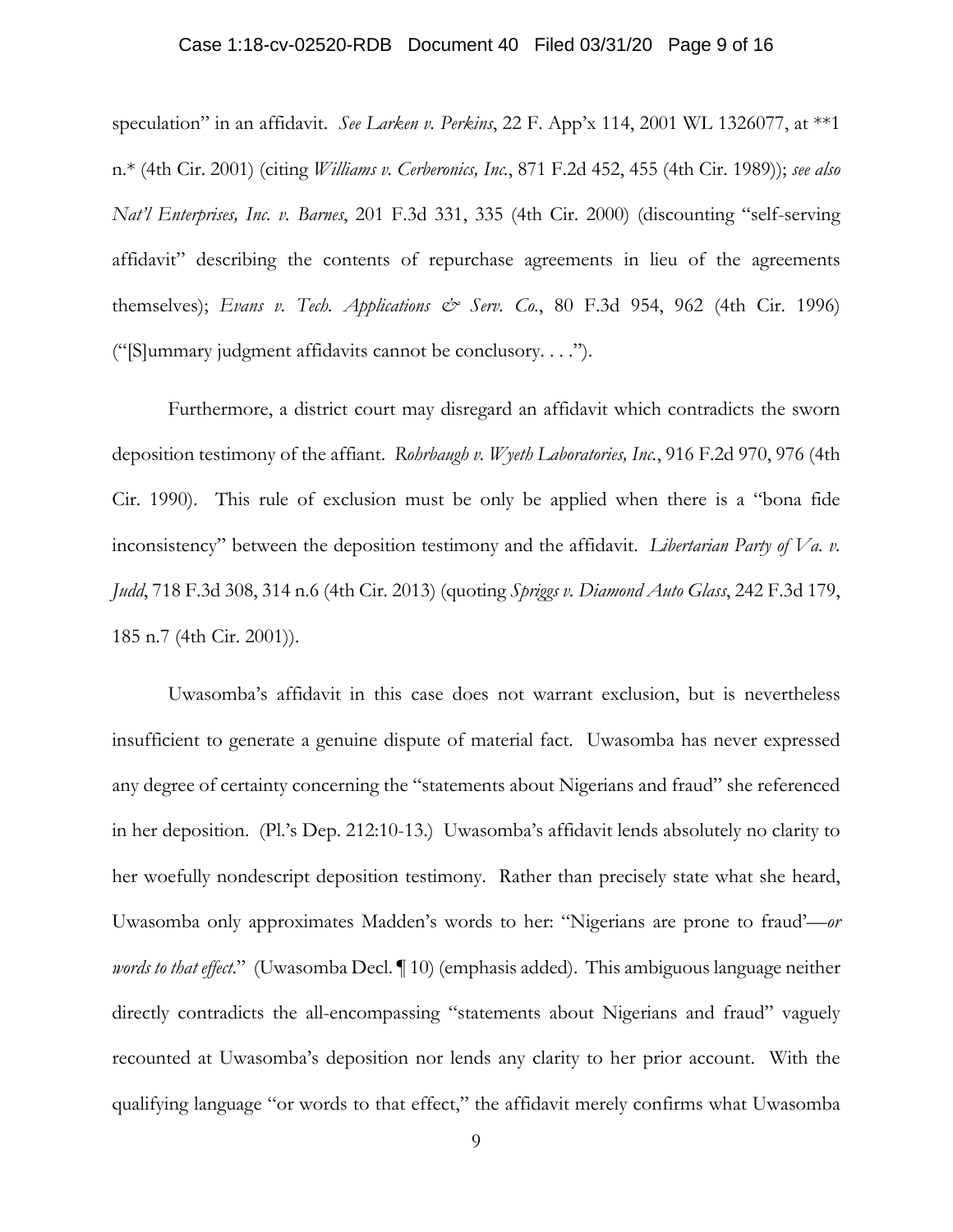#### Case 1:18-cv-02520-RDB Document 40 Filed 03/31/20 Page 10 of 16

repeatedly indicated during her deposition: she does not remember what Madden said to her. Though the affidavit is not a mere sham worthy of total exclusion, its conclusory, speculative verbiage only serves to obfuscate Uwasomba's testimony. Accordingly, and as further discussed *infra*, the affidavit cannot raise a genuine issue of material fact.3

## **II. The Mixed-Motive and McDonnell Douglas Frameworks.**

The parties disagree over the legal framework this Court must apply to Uwasomba's Title VII claims. Title VII makes it unlawful "to discriminate against any individual with respect to his compensation, terms, conditions, or privileges of employment, because of such individual's race . . . ." § 2000e-2(a)(1). A plaintiff may pursue a Title VII discrimination claim through two avenues of proof. *Perkins v. Int'l Paper Co.*, 936 F.3d 196, 206 n.4 (4th Cir. 2019) (citing *Diamond v. Colonial Life & Acc. Ins. Co.*, 416 F.3d 310, 318 (4th Cir. 2005). Under the "mixed-motive" framework, the plaintiff may present direct or circumstantial evidence that the plaintiff's status in a protected class was a motivating factor in an adverse employment action. *Id.* Alternatively, the plaintiff may rely on the burden-shifting scheme established by the United States Supreme Court in *McDonnell Douglas Corp. v. Green*, 411 U.S. 792 (1973). *Id.*; *see also Swaso v. Onslow Cty. Bd. of Ed.*, 698 F. App'x. 745, 747 (4th Cir. 2017) (citing *Holland v. Wash. Homes, Inc.*, 487 F.3d 208, 213-14 (4th Cir. 2007)).

<sup>3</sup> Exclusion is not warranted on the basis of hearsay. In the response to Summary Judgment, Uwasomba states that Madden did not express a discriminatory animus when she made statements about Nigerians and fraud, but rather was relaying the views of unknown decisionmakers. (ECF No. 37 at 15 n.9.) In reply, Defendant argues that the statements are hearsay because Madden was describing the views of a third party. There is absolutely no evidence in the record to support the contention that an unknown third party said anything about Nigerians and fraud (and there is scant evidence that Madden said anything on this topic, either). The hearsay argument is responsive to a meritless contention and is therefore moot.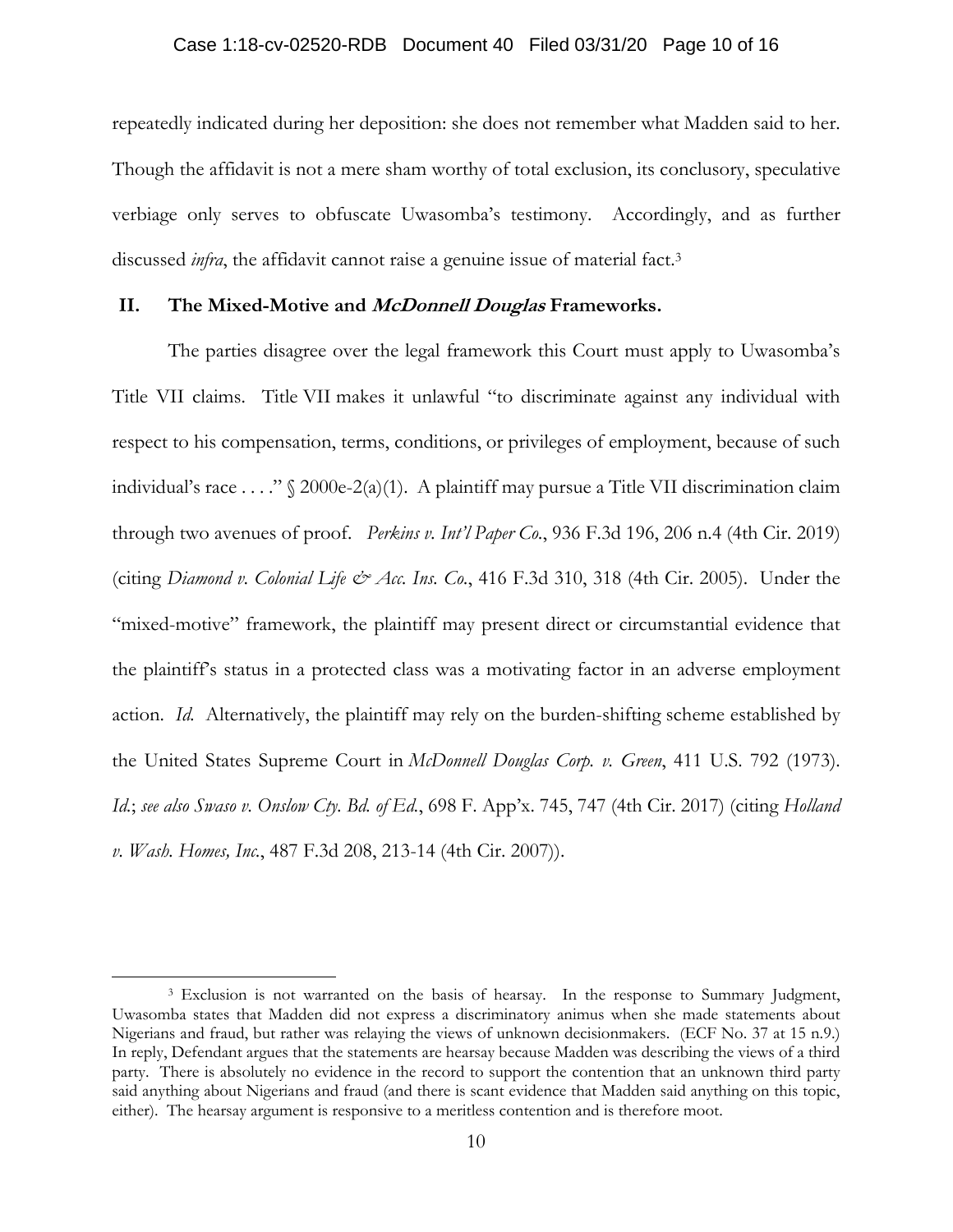#### Case 1:18-cv-02520-RDB Document 40 Filed 03/31/20 Page 11 of 16

Plaintiff argues that she may prevail under a mixed-motive framework because she has presented direct evidence of discrimination: specifically, Madden's alleged comment that "Nigerians are prone to fraud." Defendant argues that Plaintiff's vague recollection of statements made by Madden, who did not have final decision-making authority over the decision to hire or fire Plaintiff, does not amount to direct evidence of discrimination. Accordingly, Defendant seeks application of the *McDonnell Douglas* framework. This Court finds that Plaintiff has presented insufficient evidence to create a genuine issue of material fact under either framework.

# **A. Application of the Mixed-Motive Framework.**

To prevail under the mixed-motive framework by presenting direct evidence of discrimination,<sup>4</sup> a plaintiff must present "evidence of conduct or statements that both reflect directly the alleged discriminatory attitude and that bear directly on the contested employment decision." *Taylor v. Va. Union Univ.*, 193 F.3d 219, 232 (4th Cir. 1999) (en banc), *abrogated on other grounds*, *Desert Palace v. Costa*, 539 U.S. 90, 123 S. Ct. 2148 (2003). Even a statement that reflects a "discriminatory attitude . . . must have a nexus with the adverse employment action." *Warch v. Ohio Cas. Ins. Co.*, 435 F.3d 510, 520 (4th Cir. 2006). Accordingly, the evidence must specifically pertain to an actual decisionmaker. *See Taylor,* 193 F.3d at 232 (noting that a "plaintiff qualifies for the more advantageous standard of liability applicable in mixedmotive cases if the plaintiff presents direct evidence that *decisionmakers* placed substantial negative reliance on an illegitimate criterion") (emphasis added); *Price Waterhouse v.* 

<sup>4</sup> As explained *supra*, Plaintiff may also present circumstantial evidence under the mixed motive framework. Uwasomba pursues her claim based on purported direct evidence only. This Court analyzes her claims accordingly.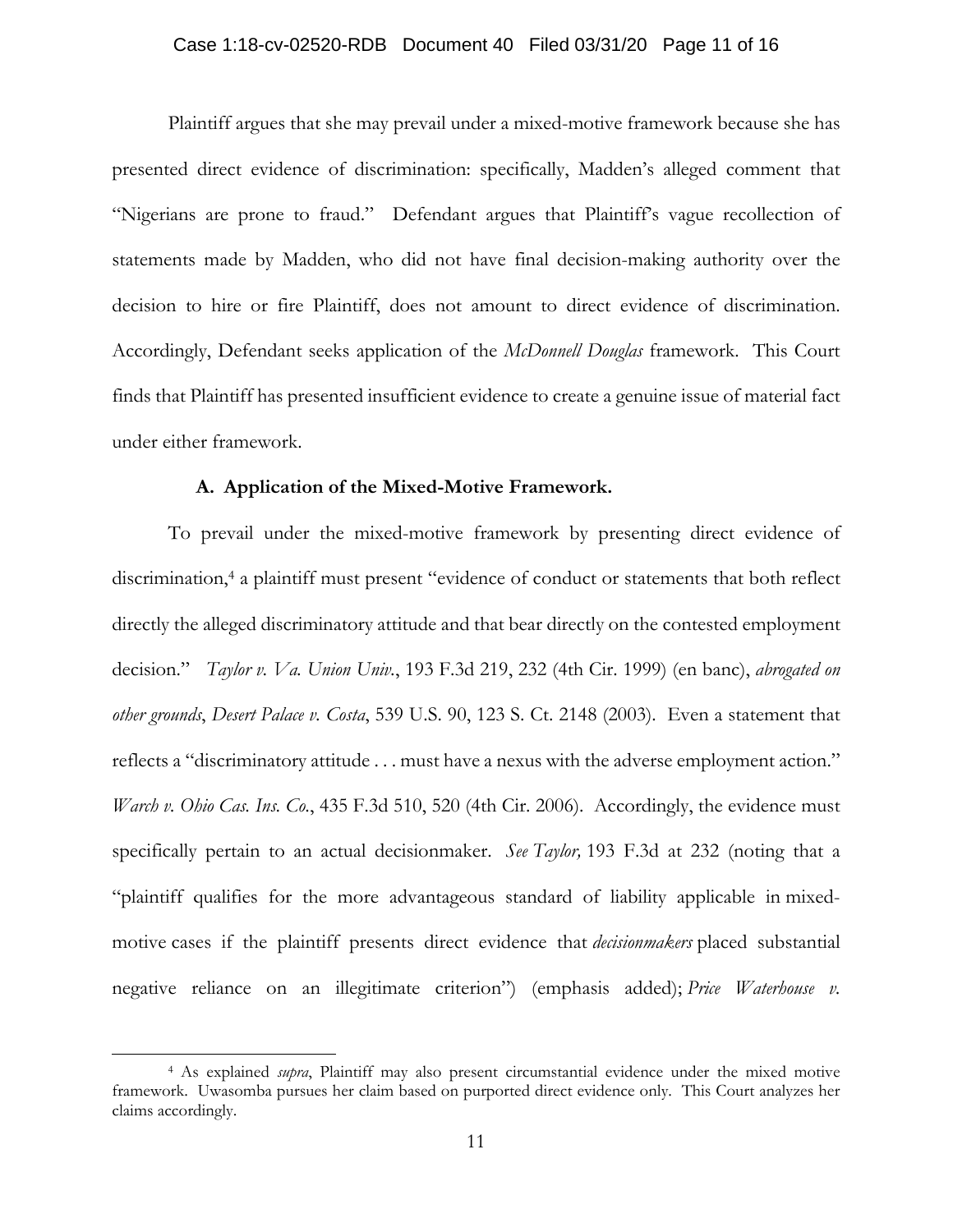#### Case 1:18-cv-02520-RDB Document 40 Filed 03/31/20 Page 12 of 16

*Hopkins,* 490 U.S. 228, 277, 109 S. Ct. 1775 (1989) (O'Connor, J., concurring) (noting that "statements by nondecisionmakers, or statements by decisionmakers unrelated to the decisional process itself [do not] suffice to satisfy the plaintiff's burden").

In this case, Plaintiff has failed to present direct evidence of discrimination. As discussed *supra*, Uwasomba's recollections of Madden's comments about "Nigerians and fraud" are too vague to create a genuine dispute of material fact. Uwasomba's qualification that Madden only said "words to that effect" only adds more confusion. Even if Uwasomba had presented a more definite account of Madden's alleged discriminatory comments, however, they would not amount to direct evidence because it is undisputed that Madden did not have authority to hire or fire Uwasomba. (ECF No. 37 at 15 n.9) ("Uwasomba is not claiming that Madden made the decision not to move forward with Uwasomba.") Uwasomba's contention—advanced only in her briefing—that Madden was relaying what "they" (an unidentified group of decisionmakers) had said is an invention of counsel, unsupported by the record. Accordingly, Plaintiff cannot evade summary judgment under a mixed motive framework.

#### **B. Application of the McDonnell Douglas Framework.**

Where the Plaintiff has not presented any direct evidence of discrimination, as here, she must establish her claim by circumstantial evidence through the "pretext" framework established in *McDonnell Douglas Corp. v. Green*, 411 U.S. 792, 93 S. Ct. 1817 (1973). Ordinarily, under the "pretext" framework, the burden is first on Plaintiff to make a *prima facie* case of disparate treatment by proving that (1) she is a member of a protected class; (2) she suffered an adverse employment action; (3) she was meeting her employer's legitimate expectations at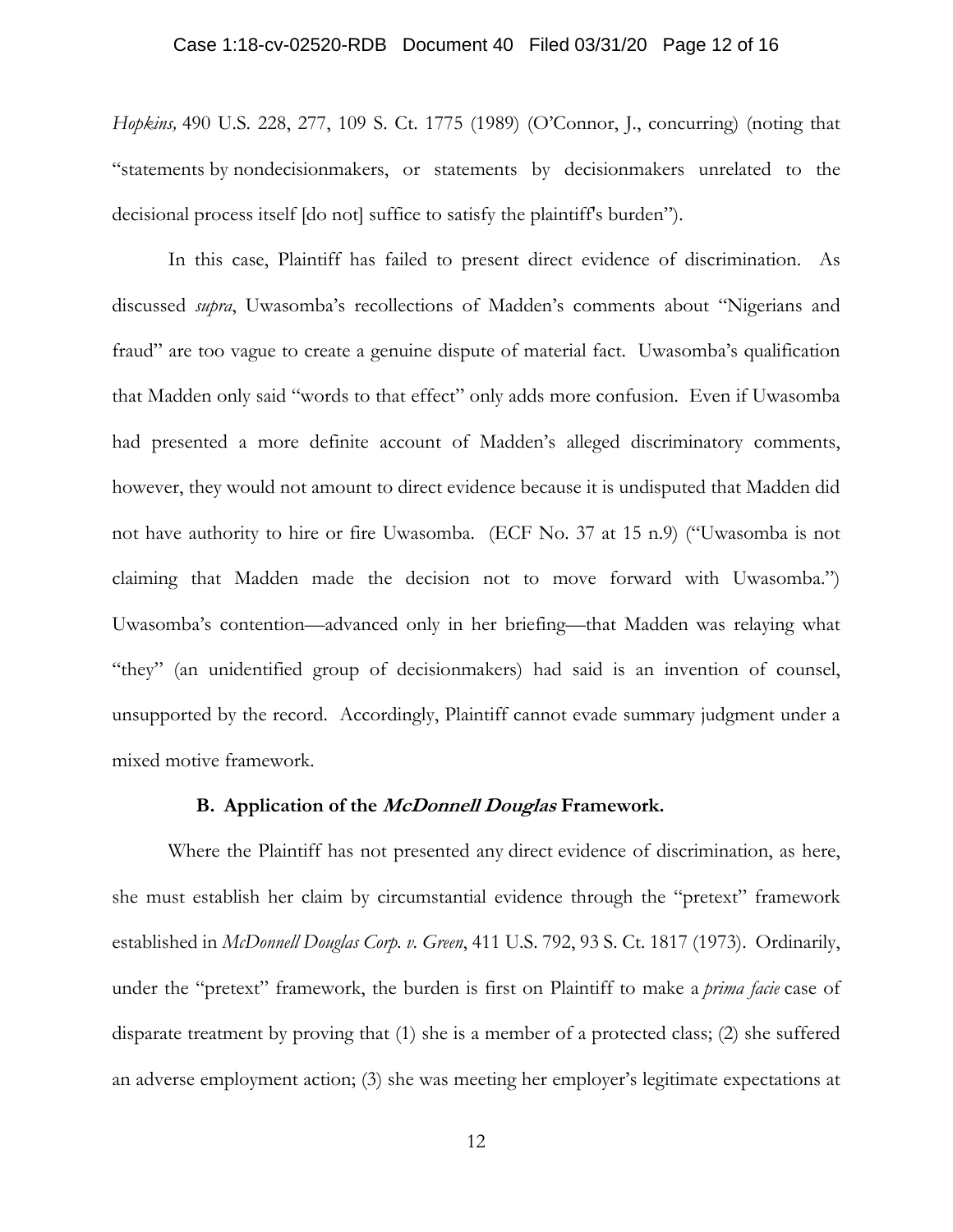#### Case 1:18-cv-02520-RDB Document 40 Filed 03/31/20 Page 13 of 16

the time of the adverse employment action; and (4) similarly situated employees outside of her class received more favorable treatment. *Williams v. Silver Spring Volunteer Fire Dept.*, 86 F. Supp. 3d 398, 420 (D. Md. 2015) (citing *Coleman v. Md. Court of Appeals*, 626 F.3d 187, 190 (4th Cir. 2010)). To make a *prima facie* showing of a discriminatory failure-to-hire, the Plaintiff must demonstrate that (1) she belongs to a protected class; (2) she applied and was qualified for a job for which the employer was seeking applicants; (3) despite her qualifications, she was rejected; and (4) after her rejection, the position remained open and the employer continued to seek applicants from persons of her qualifications. *EEOC v. Sears Roebuck and Co.*, 243 F.3d 846, 851 (4th Cir. 2001).

If Uwasomba makes the required showing, the second step places the burden on the employer to assert a "legitimate, non-discriminatory reason" for the disparate treatment. *McDonnell Douglas*, 411 U.S. at 802, 93 S. Ct. 1817. If the employer meets this step, the burden then shifts back to the plaintiff to demonstrate that the employer's purported reason was "pretextual." As this Court stated in *Venugopal v. Shire Labs.*, 334 F. Supp. 2d 835 (D. Md. 2004), *aff'd sub nom*, 134 F. App'x 627 (4th Cir. 2005), "[w]hile the *McDonnell Douglas* Framework involves a shifting back and forth of the evidentiary burden, Plaintiff, at all times, retains the ultimate burden of persuading the trier of fact that the employer discriminated in violation of Title VII." 334 F. Supp. 2d at 841.

In this case, Uwasomba cannot establish a *prima facie* case of discrimination because there is no evidence that she was qualified for *any* position at Merrill Lynch. As previously explained, Section 19 of the Federal Deposit Insurance Act ("FDIA") prohibits Merrill Lynch from employing individuals who have been "convicted of any criminal offense involving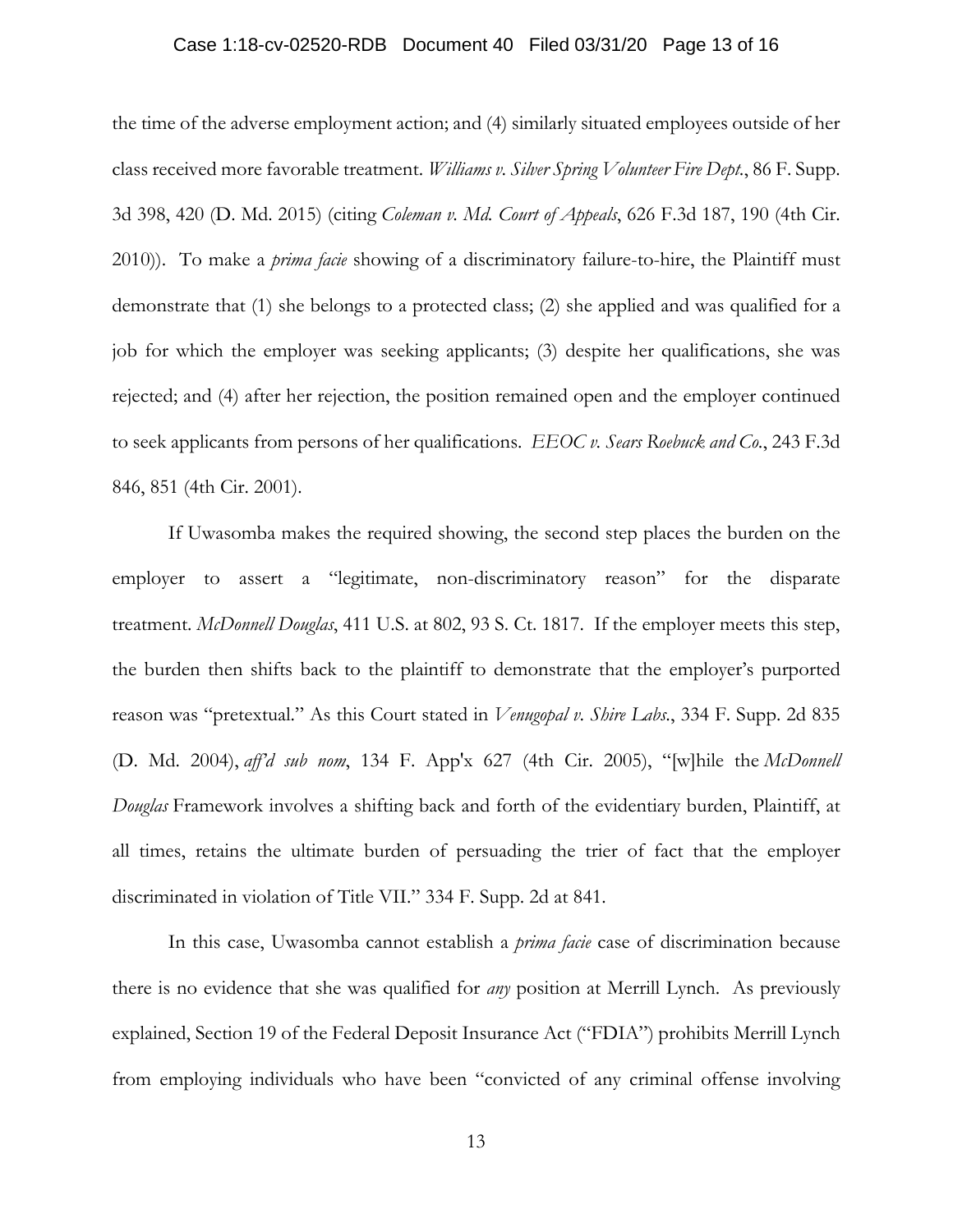#### Case 1:18-cv-02520-RDB Document 40 Filed 03/31/20 Page 14 of 16

dishonesty or a breach of trust or money laundering, or [who have] agreed to enter into a pretrial diversion or similar program in connection with a prosecution for such offense." *See*  12 U.S.C. § 1829(a). Under the "*de minimis*" exception to the FDIA's prohibition, a conviction is not disqualifying if, in relevant part, "[t]he offense was punishable by imprisonment for a term of one year or less and/or a fine of \$2,500 or less, and the individual served three (3) days or less of jail time." (FDIC Statement of Policy for Section 19 of the FDI Act, *available at* https://www.fdic.gov/regulations/laws/rules/5000-1300.html).

Uwasomba acknowledges that she was not qualified for the Preferred Transition Specialist Trainee position because of her prior petit larceny conviction and four-day sentence. (ECF No. 37 at 3-4) ("The PTS position required Uwasomba to qualify [under both FINRA and FDIA regulations]; therefore, Uwasomba was disqualified for the PTS."). Moreover, Uwasomba has never presented any evidence that her prison sentence lasted fewer than four days and that she could avail herself to the *de minimis* exception.5

Uwasomba places great emphasis on her contention that Linville told her that she would "mark her satisfactory" for an alternative position at Merrill Lynch or would otherwise arrange for her to obtain a job at Merrill Lynch.6 (Uwasomba Decl. ¶¶ 6-7; Pl. Dep. 203:19- 204:2.) Linville's purported representations, however, do not render Uwasomba qualified for any position at Merrill Lynch. It is uncontroverted that Uwasomba could not work for Merrill

<sup>5</sup> Uwasomba avers that her former attorney, who represented her during the 2008 larceny criminal proceedings, agreed to prepare a letter "concerning [her] actual length of incarceration." (Uwasomba Decl. ¶ 5.) This letter has not been provided to this Court, and it is not at all clear that the letter would have been favorable to her.

<sup>6</sup> Linville claims that she did not make these representations in part because she had determined that Uwasomba did not qualify for any jobs at Merrill Lynch and because she did not have authority to make employment offers. (Linville Decl. ¶ 15.) Even accepting Uwasomba's version of events, however, she has not demonstrated that she qualifies for any position at Merrill Lynch.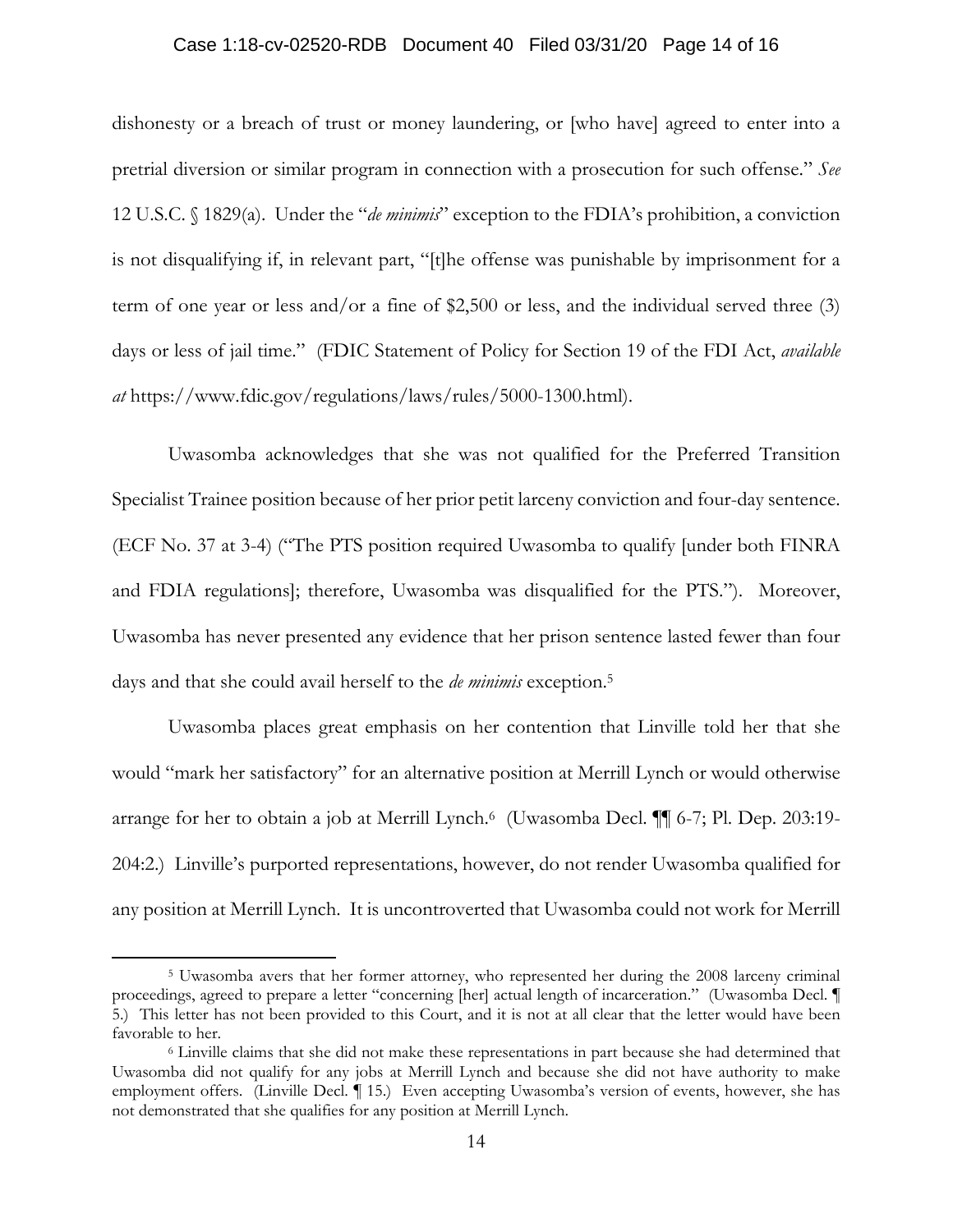#### Case 1:18-cv-02520-RDB Document 40 Filed 03/31/20 Page 15 of 16

Lynch in any capacity because she never demonstrated that her prison sentence fell within the *de minimis* exception to Section 19 of the Federal Deposit Insurance Act.

Uwasomba's only attempt to show that she qualified for the *de minimis* exception comes in the form of an appeal to Virginia law. Pursuant to Va. Code Ann. § 53.1-116(A), a prisoner may earn good time credits to halve their term of incarceration. Accordingly, Uwasomba argues, her 4-day sentence "meant that she actually served only 2 days." (ECF No. 37 at 4 n.4.) This argument fails because there is no evidence that Uwasomba earned good time credits, or ever presented information to Merrill Lynch to this effect.

In summary, Uwasomba cannot withstand summary judgment under either the mixed motive or *McDonnell Douglas* framework applicable to her national origin discrimination claims. Uwasomba's case rests entirely on one vague statement about "Nigerians and fraud" which she cannot precisely recollect. Furthermore, the alleged statement was made by an individual who had no authority to hire her. Quite simply, she has failed to present direct evidence of discrimination related to an individual with authority to hire or fire her. Finally, she has not presented any evidence that she is qualified to work in any capacity for Merrill Lynch. Accordingly, Summary Judgment is ENTERED in favor of Merrill Lynch.

#### **CONCLUSION**

 Defendant Merrill Lynch, Pierce, Fenner, & Smith, Inc.'s Motion for Summary Judgment (ECF No. 35) is GRANTED. Summary Judgment is ENTERED in favor of the Defendant Merrill Lynch, Pierce, Fenner & Smith, Inc.

A separate Order follows.